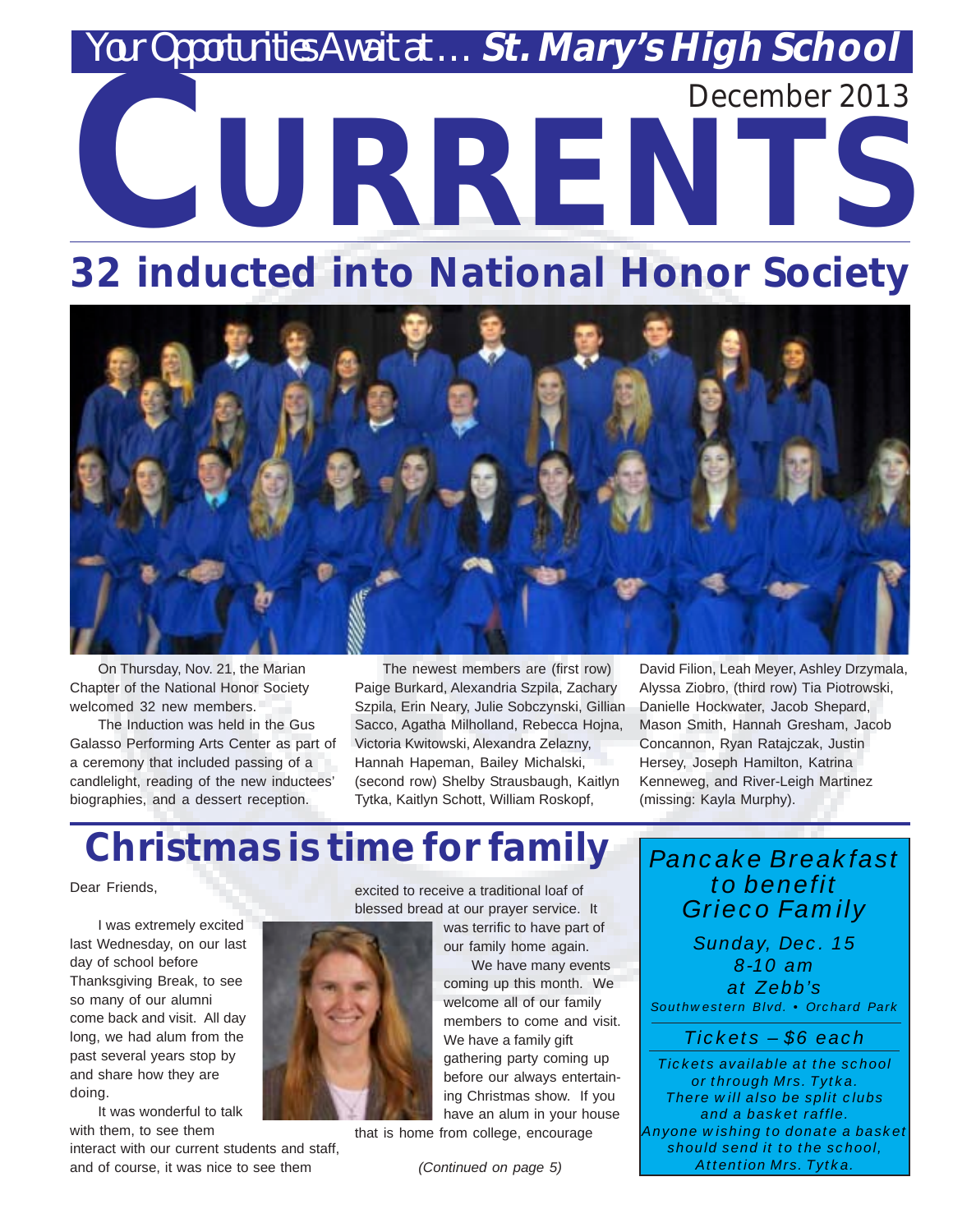## **Congratulations, First Quarter Honor Roll Students**



*Laura Cavallari*

**Senior 1st Honors** Adams, Torey M Blaszak, Catherine Bookmiller, Kathleen Braniecki, Dylan F Bystrak, Caitlin M Bystrak, Holly A Casillo, Alexandra T Cavallari, Laura E Chen, Mamin Amy Cheng, Yijing Shery Craddock, Reagan Denz, Aaron M Dolinar, Daniel J Dziadosz, Natalia Eggert, Kevin E English, Tyler R Enzinna, Laura A Francemone, Vincent Goldyn, Chelsea K Gonzalez, Marc E Hacker, Jacob J Haffey, Rylee T Heffernan, Chelsea Helak, Meghan E Helmbrecht, Brett A Hoffman, Christopher Kacala, Brooke L Keith, Nathaniel III Kiebzak, Cory J Krucenski, Emily A Krygier, Cailyn M Langley, Allison E Lyons, Ana B Martin, Mary T Matteini, Marco McManus, Mark W Michalski, Bailey S Molino, Rachel L Neary, Erin V Neidhart, Erin E Podwika, Joseph R Raab, Katarina L Rockwood, Francesca Rodriguez, Samantha Roman, Kayla M



*Christopher Hoffman*

*Swannie*



Rowe, Michaela C Rozler, Victoria C Salamone, Abigail M Santucci, Christina Schroeder, Claire E Soluri, Nicholas T Steck, Jacqueline Sugg, Nicholas A Swannie, Erica R Szumla, Christopher Talbot, Erika L Tyson, Latrell C Wnuk, Hayley K Wrest, Megan N Wrobel, Matthew J Wrona, Trevor J

**Senior 2nd Honors**

Wu, Yige Jessica Zelli, Collin P Ziomek, Grant R

Cousineau, Samantha Evans, Benjamin W Faulkner, Cassandra Harris, Peyton J Hunziker, Jeffrey T Irish, Sydney K Kaetzel, Austin P Musialowski, Melissa Parente, Allison R Sperduti, Lucas G Vallone, Nicholas W

#### **Junior 1st Honors**

Bargnesi, Paul A Blaszak, Andrew J Burkard, Paige A Cometto, Theresa V Concannon, Jacob P Cronmiller, Teresa M DeSanto, Nicolas Drzymala, Ashley R Dudzinski, Jennifer C Federico, Nicholas J Filion, David M Gorny, Brittany A



*Blaszak*

Grabski, Katie A Gresham, Hannah M Guan, Xinyue Chloe Hamilton, Joseph R Hapeman, Hannah T Hersey, Justin J Hockwater, Danielle Hojna, Rebecca L Ineson, Zachary D Kenneweg, Katrina S Klink, Austin W Kwitowski, Victoria A Lukasik, Nicholas R Manuel, Magdalene Martinez, RiverLeigh Meyer, Leah M Michalski, Jessica A Milholland, Agatha B Murphy, Kayla R Piotrowski, Tia L Poules, Brianna J Ratajczak, Ryan R Roskopf, William R Sacco, Gillian A Schneider, Matthew F Schott, Kaitlyn R Shepard, Jacob C Smith, Mason P Sobczynski, Julie A Sperduti, Jackson W Strausbaugh, Shelby Szpila, Alexandria B Szpila, Zachary M Tomaszewski, Jacob Troidl, Mariah **Junior 2nd Honors** Cassel, Kayle M Coleman, Joseph Fontaine, Jonathon Freeman, Samuel D Heigl, Nicholas D Howard, Rachael K Kozminski, Sydney N Kruse, Michael T Mulkey, Sydney A Nasca, Nicholas W O'Neill, Marc A Propis, John E Tobolski, Benjamin Wang, Yu Charlotte Weber, Brandon T Wilson, Sean P Yebernetsky, Alyssa A **Sophomore** Badura, Jordan R Baran, Jennifer N Berchou, Bradley D Braniecki, Garrett F Calkins, Austin T Carl, Olivia N Cianciosa, Joelle M Ciezki, Kendra N Dantonio, Marissa A DiDomenico, Anna D Dolegowski, Bailey Fermo, Madison M Gali, Lisa A Gibson, Helen P



*Hannah Gresham*

**1st Honors**

Gorny, Victoria C Gresham, Christopher Hamilton, Ann R Hathaway, Jack M Hokaj, Alexander J Kidder, Carolyn R Kobis, Nicholas J Kranz, Jessica L Martin, Rosalie G May, Leah L McCartney, Mikala M

*Rebecca Hojna*

McKeating, Brendan

Mecca, Ariel Netti, Katherine J O'Scier, Nina J

Pijacki, Julie H Piskor, Jennifer

Vogel, Megan A Weiss, Regan T

Zaprzal, Evan T

**Sophomore**

Dionne, Ean J

Gu, Jia Wei Jimmy Herod, Bridget L Irish, Maddisen K Junik, Ashley M Krygier, Ethan R Maciejewski, Cora MacKay, Kaila M Michalski, Erica L Rowe, Jonathan C Samson, Nicholas J Solomon, Andrew S Thomas, Emily A Wisniewski, Stephen Zajac, Genevieve A

 **2nd Honors**



*Agatha Milholland*

**Freshman**

*David Filion*

Owczarczak, David G Powell, Victoria B Pyszczek, Grace A Ratigan, Jessica S Roetzer, James J Rozler, Veronica M Rusinski, Allison J Salamone, Andrew J Vallone, Joseph P VanRemmen, Isabel Winiarski, Emma Wnuk, Madeline L Zirnheld, Alyssa M Zolnowski, Kevin Blackhall, Benjamin DiGesare, Joseph D DiPirro, Mitchell D Fischer, Allyson M **1st Honors** Alexander, Asia A Ando, James A Appenheimer, Gina Bakeman, Elizabeth Bish, Alexander P Bristol, Charles E Connolly, John J Cress, Daniel J Cronmiller, Mark D Erwin, Jenna M Fontaine, Joshua R Fuller, Grace M Grabski, Samantha L Hanna, Meghan C Heerdt, Anna R Hossenlopp, Stephanie Jankowski, Victoria R Loniewski, Marissa L Meyer, Caitlyn Meyers, Faith V Meyers, Savannah H Nemmer, Stephanie Paul, Alex F Pufpaff, Hannah E Smith, Kristi A Stegmeier, Alexander Story, William L Tytka, Collin

#### Vogl, Kathryn G Waley, Nathan C Wipperman, Haley N Zajac, Sydney E

#### **Freshman**

**2nd Honors** DeJesus, Taylor C Feldmann, Kendra Freeman, Grace A Greene, Jill Hufford, Erin M Seeloff, Andrea E Tredo, Jacob M Wachowski, Brittany Zelazny, Maya A

#### *Top five Sophomores Top five Freshmen*



*Fermo*



*Victoria Powell*

*Carolyn Kidder*

*Rosalie Martin Christopher Gresham*

Truesdale, Christopher Tytka, Kaitlyn A Wierzbicki, Matthew J Wierzbicki, Michael A Wilk, Amber M Zelazny, Alexandra L Ziobro, Alyssa K

*Daniel*

*Cress*



*Loniewski*



*Vogl*





*Victoria Jankowski*

*William Story*

*Top five Seniors Top five Juniors*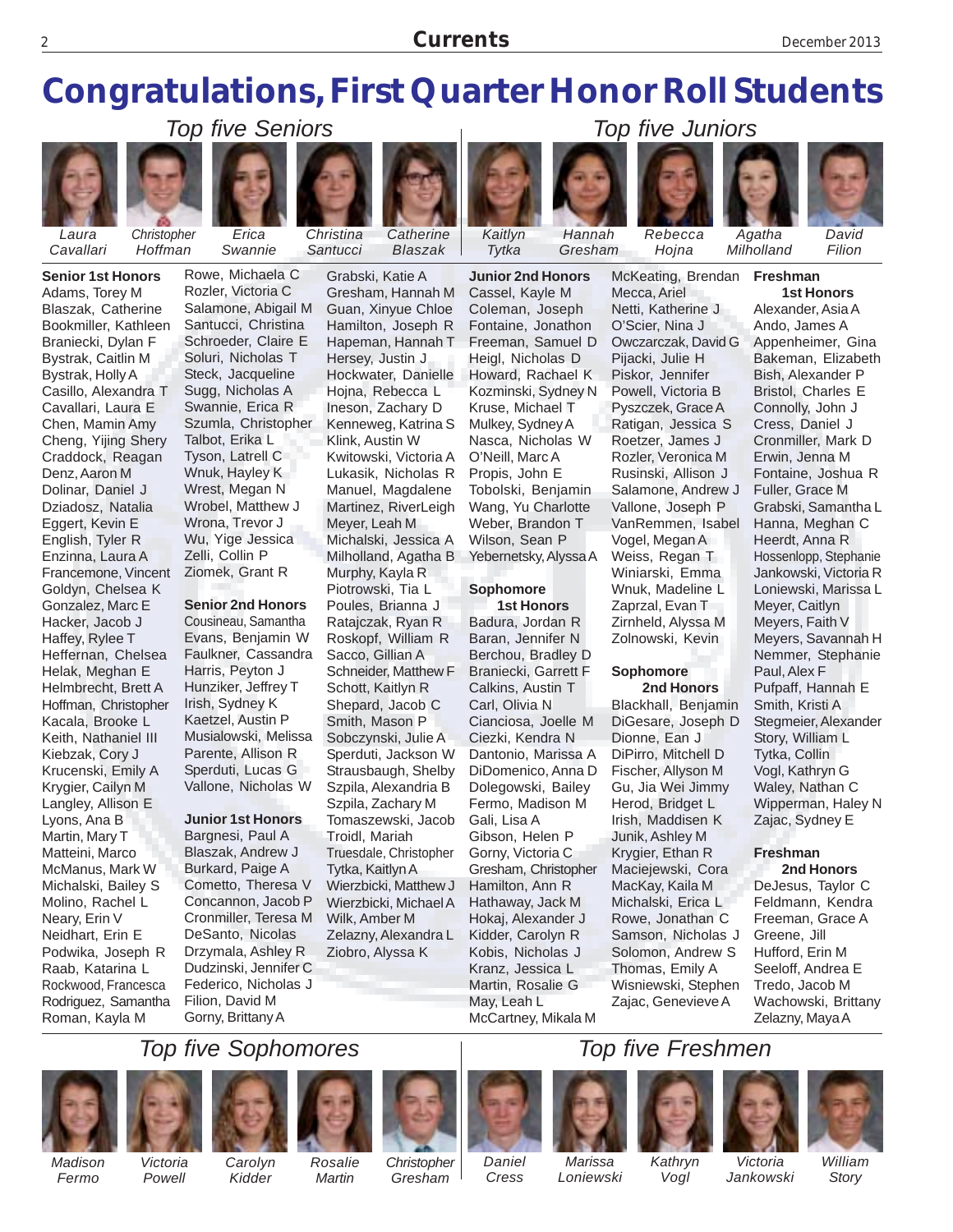# **Bringing science class to absent student**



*Upon his return to school, Richard Cieslak (second from right) met with the Living Environment class "technical team," (left to right) Andrew Grega, Takal Molson, Isabel VanRemmen, and Stephen Wisniewski.*

When sophomore Richard Cieslak was out of school for an extended time, Mrs. Walh-Henshaw's Living Environment class did not let his absence mean he would not be part of the class. Instead, Richie was able to attend and participate with the class virtually through the use of school iPads.

When Richie was recovered enough

to sit up, Mrs. Walh-Henshaw was able to connect Richie into class. After spending a trial day working and practicing running all of the devices and programs, Mrs. Walh-Henshaw assigned four of Richie's classmates to help run the technical aspects of the virtual class.

They had to figure out such things as proper positioning of the iPad and how to

## **Math is interesting ... and tasty**



*Leah May (left) and Ashley Junik, members of Ms. Schaffstall's Geometry B class, learn about probability with and without replacement by using/counting M&Ms and Skittles.*

use the programs they would need. The class also checked to see if the sound levels and camera angles were okay.

All of the students in the class had to become comfortable with the fact that the class was "going live" and that microphones would capture all that they were saying.

This project turned out to be a great success for Richie as well as the class.

"My student helpers were amazing!" said Mrs. Walh-Henshaw. "I am so proud of the entire class! They worked hard every day to pay careful attention to the class, and to make sure Richie was always an active part of the class action."

"It was awesome!" Richie added. "I was able to keep up with all of my class work. It was so much fun to see everyone every day and say 'Hi!' to the class!"

#### **From the Discipline Office** Policy when school districts are closed

Per St. Mary's High School, Attendance Policy, "If a school district is closed and not providing bus service for days that are NOT weather related, and St. Mary's High School is in session, students are required to be in school. District closings that are not weather related or a sudden emergency closing are not excused absences. Parents should check their school district calendars and make necessary transportation arrangements for those dates." (Student Handbook, page 35)

If a school district is closed due to weather, or closes suddenly due to an emergency situation and can't provide bus service, students are legally absent; however, parents are still required to call their students in absent to extension 227 by 8 a.m.

Students who are absent from school are not allowed to participate in any extra curricular activities on that day.

# **EARN FREE SUPPLIES**

**at OFFICE DEPOT The School ID for St. Mary's High School is 70073221** Every time you give our School ID number when buying qualifying school supplies, St. Mary's receives credits equal to 5% of the qualifying purchases to use for Free Supplies!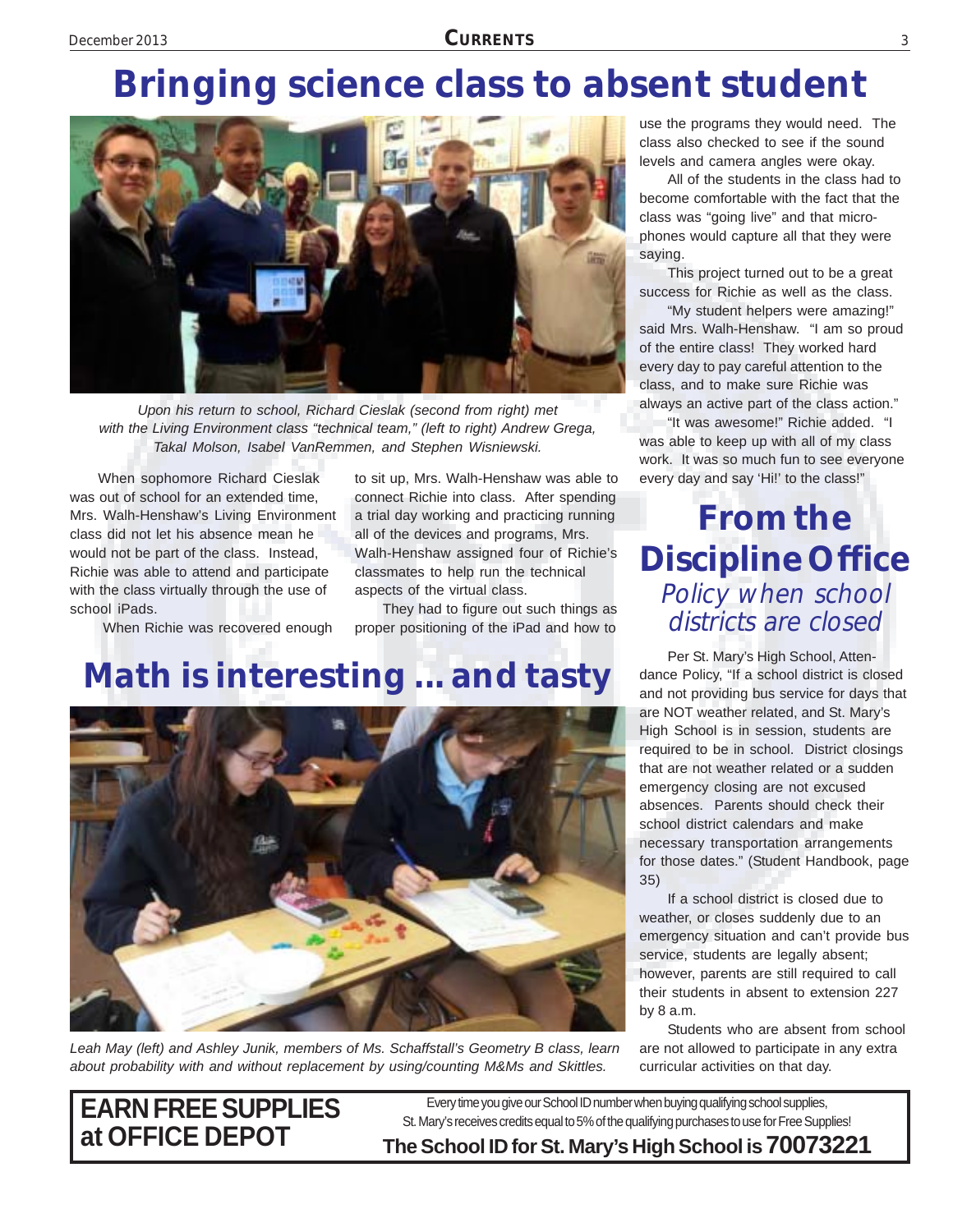#### 4 **Currents** December 2013

# **Lancers in Action in Pictures**



*Eric Eggert and Mr. Kelso spread out refreshments for Donut Day sponsored by Campus Ministry.*



*Shelby Strausbaugh, Gary Li, Bailey Dolegowski, and Nicholas Samson stand with the boxes of items donated as part of Operation Give Back.*





*Brian and Pamela Piotrowski place a School Ring on the finger of their daughter, Tia, at this year's Junior Recognition Mass.*

## **Who's reading Currents?**

To encourage the reading of *Currents*, Mr. Kidder is sponsoring a little contest. Bring in the attached form to Mr. Kidder's office to enter a contest for a free snack.

The random drawing of submitted forms will take place on December 18.

Congratulations to last month's winner – Chelsea Goldyn!





*Eric Eggert, Justin Hersey, Erin Neidhart, Carolyn Kidder, and Helen Gibson give a presentation on poverty as part of the Public Speaking class World Causes Series.*

| Yes, I'm reading Currents!                                           |  |
|----------------------------------------------------------------------|--|
| Name                                                                 |  |
| Homeroom                                                             |  |
| Bring to Mr. Kidder's Office<br>for your chance to win a FREE Snack! |  |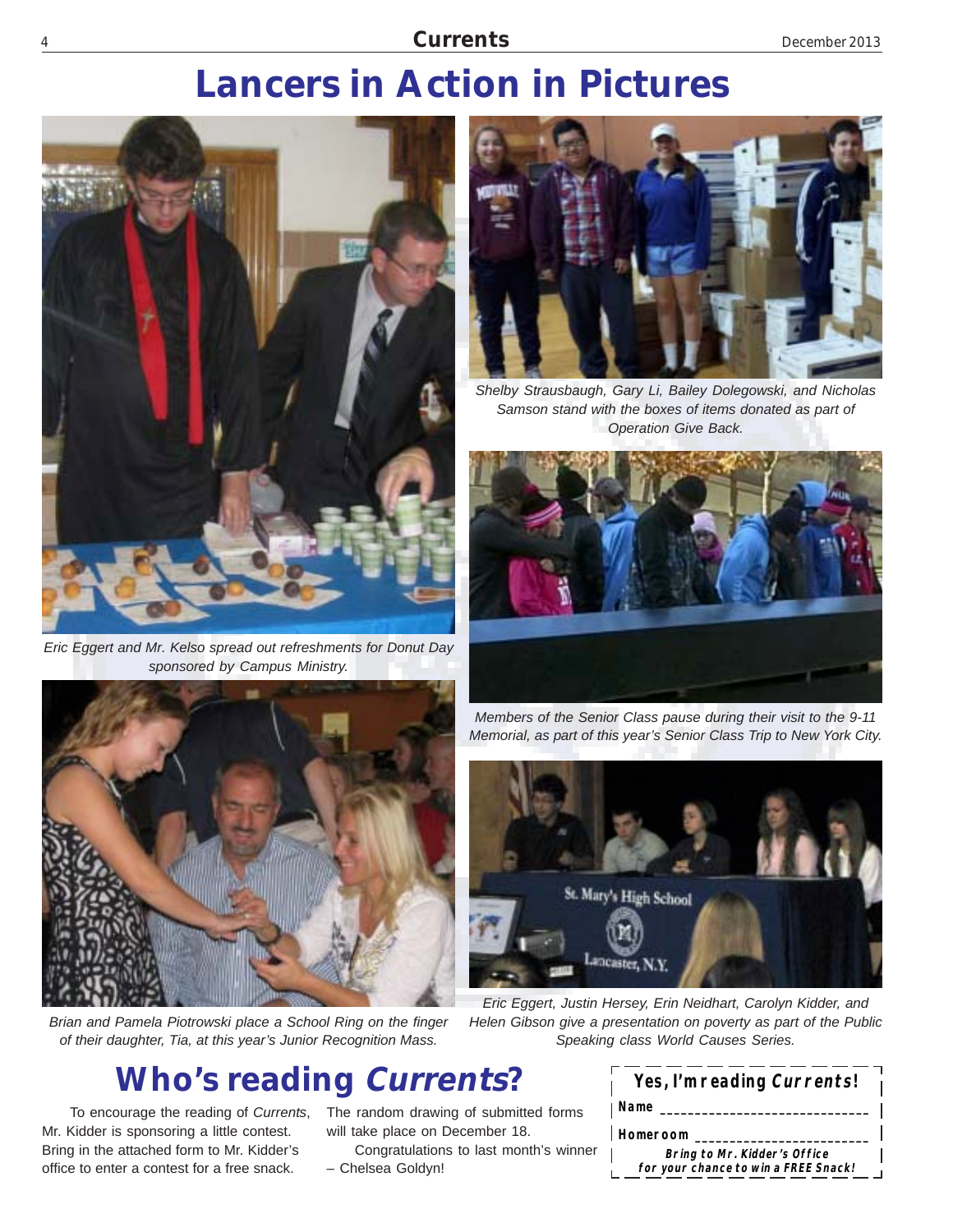#### *St. Mary's High School December 2013*

# *Counseling Corner*

December 2013 **CURRENTS** <sup>5</sup>

**Sarah Neudeck** *(sneudeck@smhlancers.org) •* **684-2349 • Jamie Whitwood** *(jwhitwood@smhlancers.org) Counselor to Classes of 2015 & 2017 Counselor to Classes of 2014 & 2016*

#### Strategies to boost memory and maximize learning

Memory skills, especially long-term lives. To help your teen boost her memory skills, are critical for learning. Long-term memory is what builds the "store of knowledge" we draw on all our

memory power, share these pointers: • Look at the big picture. If she knows an

upcoming test is only on Chapter

# "Coaching" helps to make better decisions

Ever watch a coach teach an athlete a new skill? Generally, the coach breaks the skill down into parts, then lets the athlete practice them until the skill is mastered.

This same approach works for teaching teens how to make better decisions. Here's how:

- Discuss the issue. What is it your teen needs to do or decide? What does he already know about this issue?
- Gather information. If your teen is facing a decision about a situation he's never faced before, encourage him to avoid making a choice until he has as much information as possible.
- List the alternatives. Encourage your teen not to think of all decisions as either-or choices. There may be several alternatives.
- Think about consequences. Draw a line on a piece of paper. Write one

alternative at the top. On the left , write the positive consequences from the decision. Write negative consequences on the right.

- Consider feelings and values. Sometimes, the best decision on paper may not feel right. Teens need to consider their family's values as they make a choice.
- Choose the best possible course of action. Although it's hard for a parent to let go of this part of the decision-making process, it's the most important step to turn over to your teen. If your teen makes a wise choice, be sure to praise him. If he makes a poor choice, help him see how he can avoid that mistake

#### another time.

*Reprinted with permission from the December 2013 issue of Parents Still make the difference!® (High School Edition) newsletter. Copyright © 2013 The Parent Institute®, a division of NIS, Inc. Source: "Helping Youth Say No," National Association of State Boards of Education, Parent Education Project.*

Four, she will want to spend most of her time on that chapter. However, she should also take a few moments to look at summaries of other chapters. This tells her how Chapter Four relates to the whole unit. Memory improves when this relationship is understood.

- Put information on index cards and review the cards frequently. This tried-and-true method really does make remembering small chunks of information easier.
- Focus hardest on the middle part of reading material. Our brains remember the beginning and end parts best.
- Use mnemonics or acronyms. Techniques like the poem, "Thirty days hath September," can help a teen remember.
- Study and then rest or sleep. The brain is never asleep. While your teen's
	- body is getting much needed rest, her brain will still be working on
	- sorting out and retaining the material she fed it just before going
	- to bed.

*Reprinted with permission from the December 2013 issue of Parents Still make the difference!® (High School Edition) newsletter. Copyright © 2013 The Parent Institute®, a division of NIS, Inc. Source: E. Jensen, Student Success Secrets, Barron's Educational Series.*

## **Christmas** (continued from page 1)

them to come to our Christmas liturgy on December 20<sup>th</sup> and the Christmas show on December 19<sup>th</sup>. One of my favorite parts of the holiday season is purposefully spending time with my family, including all of the Lancers.

And of course this Advent season, we prepare ourselves for the most important family member. The birth of our Savior is

coming soon. This is a perfect time to renew our faith in Christ and our faith in family.

If you are looking for prayers and activities that are fitting for this Advent season, check out the interactive Family Advent Calendar on the USCCB website: http://www.usccb.org/prayer-and-worship/ liturgical-resources/advent/index.cfm

I hope that you and your family have a very blessed, happy and safe holiday season.

Merry Christmas, everyone!

Kebeara Lo Kran

Rebecca Kranz '92 *Principal*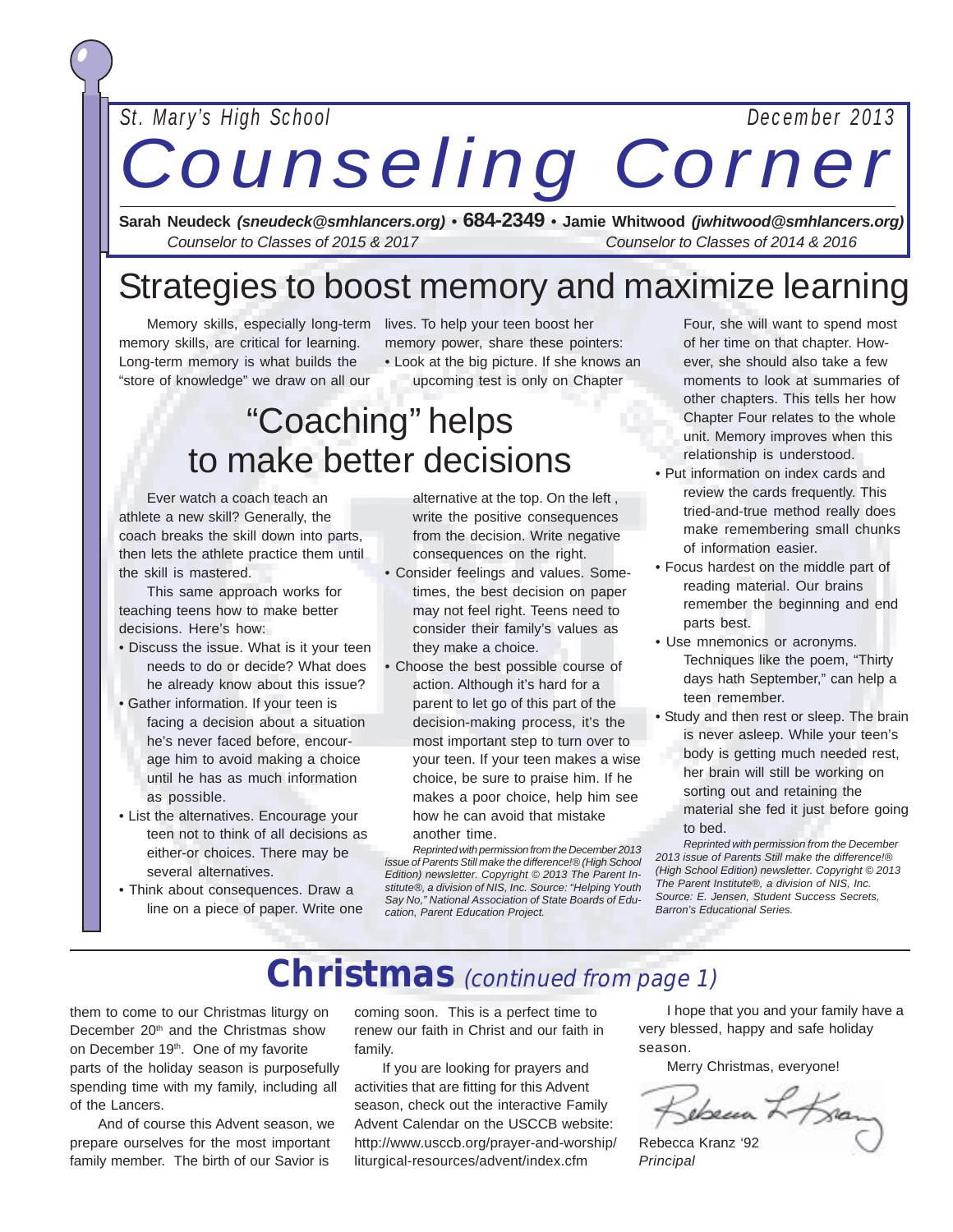#### <sup>6</sup> **Currents** December 2013

# **From the Health Office**

Annual vision, hearing, and scoliosis screening has been completed. If you received notification in the mail,

please return the form after any follow up visits so that the nurse may update her health records.

If you have any questions, please call the school nurse, Mrs. Murphy, at 683-4824, ext. 220.

#### Keep your kids safe. Get their seasonal flu vaccines every year. **Seasonal Flu: A Guide for Parents**

| Is seasonal flu more serious<br>for kids?                                | Infants and young children are at a greater risk for getting seriously ill from the flu. That's why the New York State<br>Department of Health recommends that all children 6 months and older get the seasonal flu vaccine.                                                                                                                                                                                                                                                                                                                                                                                                                                                                                                                                                                                                                                              |  |  |  |  |  |
|--------------------------------------------------------------------------|---------------------------------------------------------------------------------------------------------------------------------------------------------------------------------------------------------------------------------------------------------------------------------------------------------------------------------------------------------------------------------------------------------------------------------------------------------------------------------------------------------------------------------------------------------------------------------------------------------------------------------------------------------------------------------------------------------------------------------------------------------------------------------------------------------------------------------------------------------------------------|--|--|--|--|--|
| Flu vaccine may save your<br>child's life.                               | Most people with seasonal flu are sick for about a week, and then they feel better. But, some<br>people, especially young children, pregnant women, older people, and people with chronic health<br>problems can get very sick. Some can even die.<br>A flu vaccine is the best way to protect your child from seasonal flu. It is recommended for<br>everyone 6 months and older.                                                                                                                                                                                                                                                                                                                                                                                                                                                                                        |  |  |  |  |  |
| What is seasonal flu?                                                    | The flu, or influenza, is an infection of the nose, throat, and lungs. The flu can spread from person<br>to person.                                                                                                                                                                                                                                                                                                                                                                                                                                                                                                                                                                                                                                                                                                                                                       |  |  |  |  |  |
| Flu shot or nasal-spray<br>vaccine?                                      | · Flu shots can be given to children 6 months and older.<br>• A nasal-spray vaccine can be given to healthy children 2 years and older.<br>· Children younger than 5 years who have experienced wheezing in the past year - or any child with chronic health<br>problems - should get the flu shot, not the nasal-spray vaccine.<br>• Children younger than 9 years old who get a vaccine for the first time need two doses.                                                                                                                                                                                                                                                                                                                                                                                                                                              |  |  |  |  |  |
| How else can I protect<br>my child?                                      | • Get the seasonal flu vaccine for yourself.<br>* Encourage your child's close contacts to get seasonal flu vaccine, too. This is very important if your child is younger than<br>5 or if he or she has a chronic health problem such as asthma (breathing disease) or diabetes (high blood sugar levels).<br>Because children under 6 months can't be vaccinated, they rely on those around them to get vaccinated.<br>. Wash your hands often and cover your coughs and sneezes. It's best to use a tissue and quickly throw it away. If you don't<br>have a tissue, cough or sneeze into your upper sleeve, not your hands. This will prevent the spread of germs.<br>· Tell your children to:<br>· Stay away from people who are sick;<br>· Clean their hands often;<br>· Keep their hands away from their face, and<br>· Cover coughs and sneezes to protect others. |  |  |  |  |  |
| What are signs of the flu?                                               | The flu comes on suddenly. Most people with the flu feel very tired and have a high fever,<br>headache, dry cough, sore throat, runny or stuffy nose, and sore muscles. Some people, especially<br>children, may also have stomach problems and diarrhea. The cough can last two or more weeks.                                                                                                                                                                                                                                                                                                                                                                                                                                                                                                                                                                           |  |  |  |  |  |
| How does the flu spread?                                                 | People who have the flu usually cough, sneeze, and have a runny nose. The droplets in a cough,<br>sneeze or runny nose contain the flu virus. Other people can get the flu by breathing in these<br>droplets or by getting them in their nose or mouth.                                                                                                                                                                                                                                                                                                                                                                                                                                                                                                                                                                                                                   |  |  |  |  |  |
| How long can a sick person<br>spread the flu to others?                  | Most healthy adults may be able to spread the flu from one day before getting sick to up to 5<br>days after getting sick. This can be longer in children and in people who don't fight disease as well<br>(people with weaker immune systems).                                                                                                                                                                                                                                                                                                                                                                                                                                                                                                                                                                                                                            |  |  |  |  |  |
| What should I use to clean<br>hands?                                     | Wash your children's hands with soap and water. Wash them for as long as it takes to sing the<br>"Happy Birthday" song twice. If soap and water are not handy, use wipes or gels with alcohol in<br>them unless they are visibly soiled. The gels should be rubbed into hands until the hands are dry.                                                                                                                                                                                                                                                                                                                                                                                                                                                                                                                                                                    |  |  |  |  |  |
| What can I do if my child<br>gets sick?                                  | Make sure your child gets plenty of rest and drinks lots of fluids. Talk with your child's doctor<br>before giving your child over-the-counter medicine. If your children or teenagers may have the<br>flu, never give them aspirin or medicine that has aspirin in it. It could cause serious problems.                                                                                                                                                                                                                                                                                                                                                                                                                                                                                                                                                                  |  |  |  |  |  |
| Can my child go to school/<br>day care with the flu?                     | No. If your child has the flu, he or she should stay home to rest. This helps avoid giving the flu to<br>other children.                                                                                                                                                                                                                                                                                                                                                                                                                                                                                                                                                                                                                                                                                                                                                  |  |  |  |  |  |
| When can my child go back<br>to school/day care after<br>having the flu? | Children with the flu should be isolated in the home, away from other people. They should also<br>stay home until they are symptom-free for 24 hours (that is, until they have no fever without the<br>use of fever-control medicines and they feel well for 24 hours.) Remind your child to protect<br>others by covering his or her mouth when coughing or sneezing. You may want to send your child<br>to school with some tissues, wipes or gels with alcohol in them if the school allows gels.                                                                                                                                                                                                                                                                                                                                                                      |  |  |  |  |  |

For more information about the flu, visit

http://www.health.ny.gov/diseases/communicable/influenza/seasonal/ Or, www.cdc.gov/flu

Centers for Disease Control and Prevention

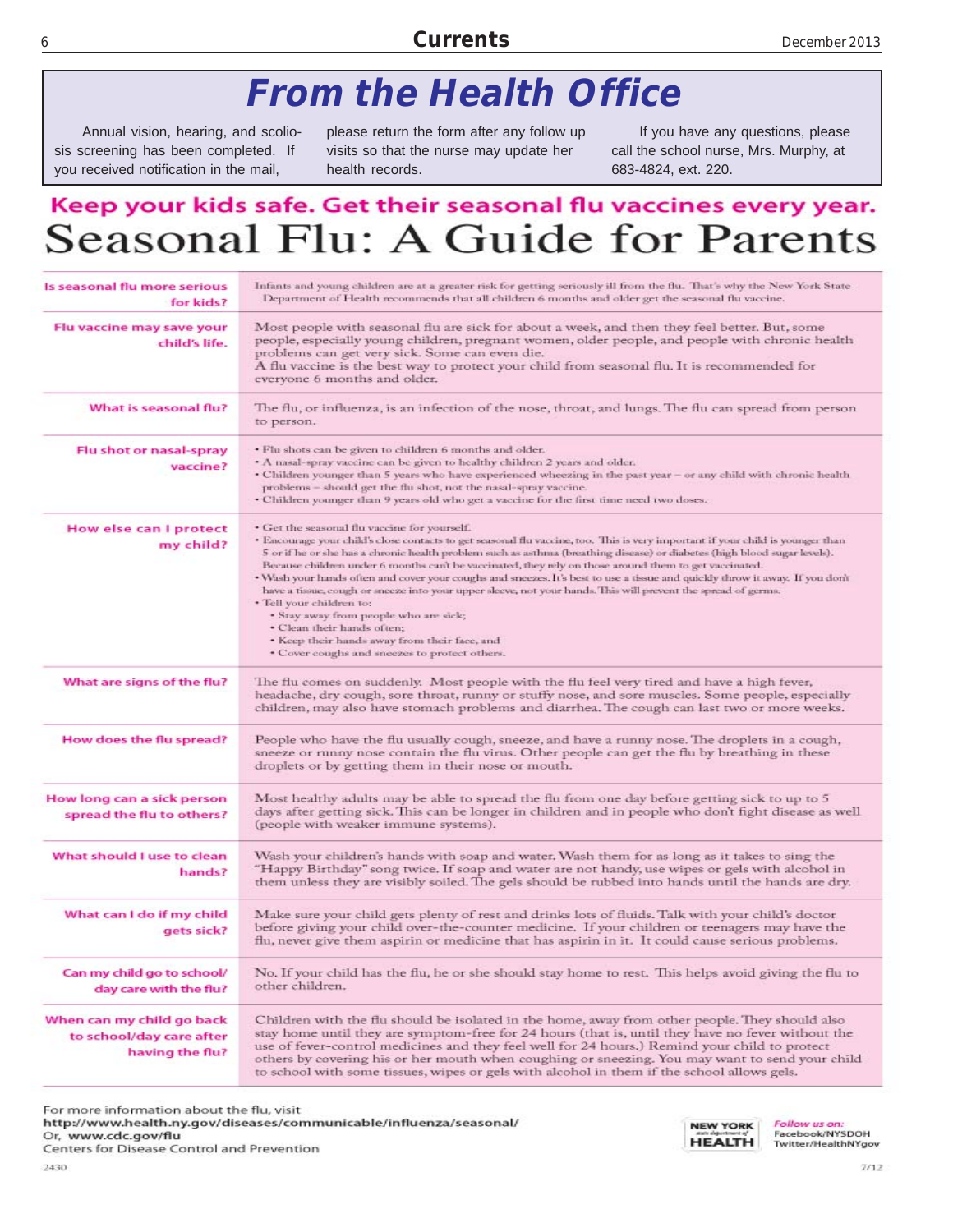

# Campus Ministry *Welcome to Advent!*

Welcome to Advent. This is the time of expectation, waiting, and planning. As we prepare to celebrate the Feast of the Incarnation, please be reminded of the religious importance of this time.

The Catholic Church commemorates "God with us," the gift of Emmanuel. The presence/present and fulfillment of the Hebrew Testament promises a Redeemer of Sins. Tragically, the spiritual dimension of Christmas is overshadowed by secular concerns. The readings for the four Sundays of Advent are to prepare us for the coming of Jesus.

The first Sunday will warn us that the day when Jesus comes will be like any other day, so we must always be ready. The second and third Sundays will recall the Baptism and testimony of John. The Gospel of December 8 recounts the Baptism of John and the opportunity for the people of his time to be repentant. (The feast of the Immaculate Conception,

usually celebrated on the eighth will be celebrated on December 9). John's teaching recorded in the reading for December 15 serves as advance notice of how to recognize the "Anointed One."

On the fourth Sunday, the Gospel of Matthew (the basis of readings for Cycle A), describes the faith of Joseph, his obedience to God's will, and his faithfulness to Mary. The fifth and last Sunday of December is dedicated to the Holy Family.

The busy-ness, the stress, and the anticipation of the days between "Black Friday" and Christmas Eve can be overwhelming. It may also become a time of reconciliation, faith renewal, and thanksgiving.

May the presence of the Christ bring all members of the St. Mary's Community peace and blessings through this season and into the new calendar year.

Benedicat vos omnipotens Deus.



The Lancer Parent Partnership and its Fashion Show Committee are pleased to announce that the annual Spring Fashion Show will be held on Thursday, April 3, 2014, at Salvatore's

The theme of this year's show was inspired by *Candyland* and promises to be an exciting evening! Several vendors and stores have already committed to the show. Along with perennial favorites Tuxedo Junction, DEB, and Dress Barn, the committee is working on some new additions to the show. Doors will open at 5 p.m. for shopping, raffles, and a cash bar, followed by a sit down dinner and the show.

Italian Gardens Restaurant.

The committee has months of work

# *Save the Date*

to do in preparation for the event and could use help in many different areas, both behind the scenes and on the night of the show. Volunteers can help coordinate the models back stage, assist with raffles, work at the admissions tables, help with the basket raffle during the spring musical run, and much more.

Donations of gift cards and gift baskets are always welcome for the Theme Basket Raffle. Please think of the Fashion Show as you shop the holiday sales! Model sign up will begin in January, and students, faculty, staff, parents, and alumni are all welcome to join in the fun. Stay tuned for more details and updates in upcoming *Currents*.

Future committee meetings will be

announced in *Currents* and via SchoolReach e-mail. Even if you are unable to attend committee meetings, but would still like to help, or if you would like more information about making a donation, please let Sandy Gibson know via e-mail at ekgib15@msn.com .

\* \* \* The Lancer Parent Partnership provided dinner and dessert for faculty and staff prior to the first quarter report card distribution on Monday, Nov. 18, in appreciation for all their commitment and hard work for the students of St. Mary's.

Many thanks to our entire dedicated faculty and staff!

#### **Teen abuse of prescription drugs** Health Corner

**By Allison Langley and Mrs. Barry** *Healthy Lifestyles Club*

In more recent years, the over use of prescription and over the counter drugs

has increased. Sure, at some point we have all heard about how teens may abuse marijuana and alcohol, but what we have not heard much about is the abuse of prescription drugs and over the counter

drugs. These types of drugs are having an immense impact on teens today.

These drugs are extremely addictive, and what's worse is that they are ex-

*(Continued on page 12)*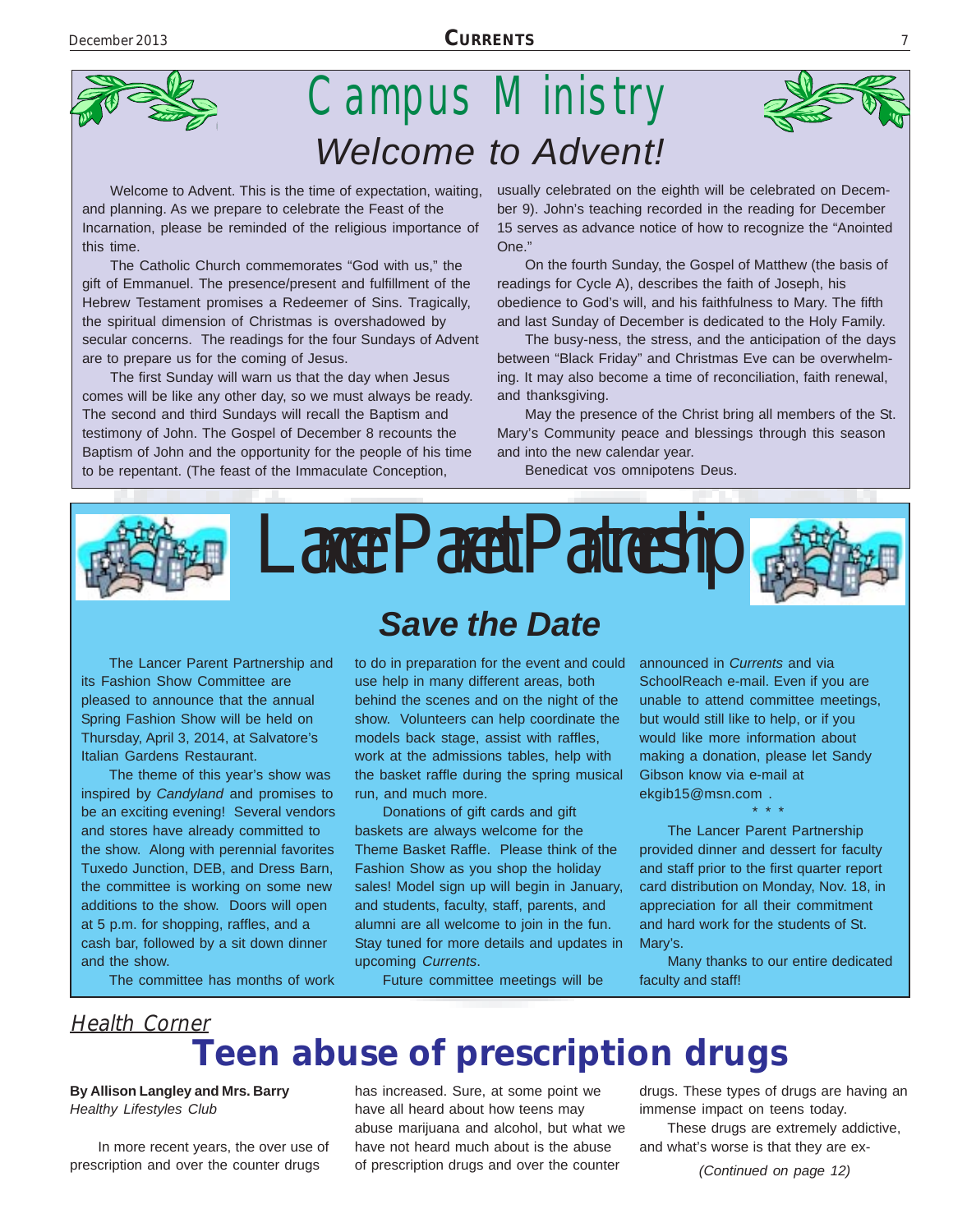# Pictures from Teen Antics













*More pictures available at smhlancers.org.*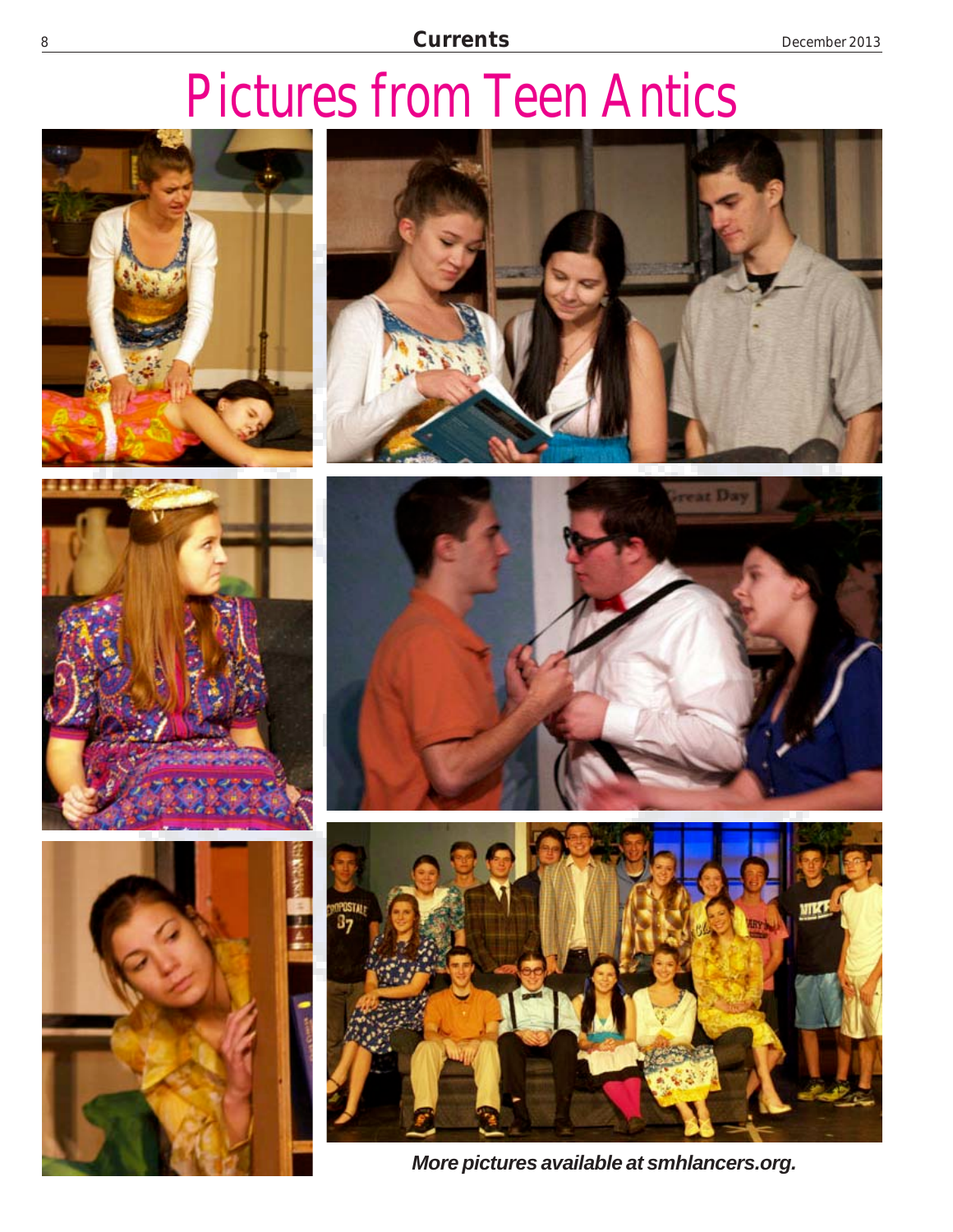# The St. Mary's High School is pleased<br>to announce that this year's spring<br>musical will be Footloose. The musical<br>will be performed March 20, 21, and 22.<br>Chapter of the St. Mary's production

The St. Mary's High School is pleased to announce that this year's spring musical will be *Footloose*. The musical will be performed March 20, 21, and 22.

One of the most explosive movie musicals in recent memory, *Footloose* bursts onto the live stage with exhilarating results. When Ren and his mother move from Chicago to a small farming town, Ren is prepared for the inevitable adjustment period at his new high school. What he isn't prepared for are the rigorous local edicts, including a ban on dancing instituted by the local preacher, determined to exercise the control over the



town's youth that he cannot command in his own home.

When the reverend's rebellious daughter sets her sights on Ren, her roughneck boyfriend tries to sabotage Ren's reputation, with many of the locals eager to believe the worst about the new kid. The heartfelt story that emerges is of a father longing for the son he lost and of a

young man aching for the father who walked out on him.

Auditions for the St. Mary's production will be held Tuesday, Jan. 7 (2:30 Vocal Auditions followed by 3:30 Dance Auditions) and Wednesday, Jan. 8 (2:30 Dance Auditions followed by 3:30 Vocal Auditions.) Students must audition for both vocal and dance, but only need to come to either Tuesday or Wednesday. Call backs for major roles will be held on Friday, Jan. 10, at 2:30 in the Music Room.

More information regarding the musical or auditions is available from Ms. Ruhland.

Snowball 2013

"Winter Wonderland"

Friday, December 6 • 8-11 p.m. \$10 Pre-Sale • \$13 at the Door Tickets now on sale!



**Freshmen elect leaders**



*Sean McCarthy*



*Collin Tytka Charles Bristol Alex Paul Victoria Jankowski*

The Class of 2017 recently elected their officers and homeroom representatives for the 2013-14 school year. They elected:

- President Sean McCarthy
- Vice President Collin Tytka

- Secretary Charles Bristol
- Treasurer Alex Paul
- Administrative Assistant Victoria Jankowski
- Homeroom Reps Asia Alexander, Anna Heerdt, Caitlyn Meyer, Kathryn Vogl,
	- and Nathan Waley

#### **Students/Teacher of October**











# **Gift Gathering Party on December 19**

The Auction Committee will be hosting a Gift Gathering Party for Parents and Friends for this year's Lancer Auction. The party will take place prior to the Christmas Show on Thursday, Dec. 19.

Beginning at 6 p.m., Mrs. Pam Aquino, Special Events Coordinator, along with other members of the committee will be present in the school library to accept auction gifts. Those who donate items will be invited to enjoy food and refreshments. The Christmas Show begins at 7 p.m.

More information on the Lancer Auction or gift ideas is available by contacting Mrs. Aquino at 683-4824, ext. 223 or at paquino@smhlancers.org.

#### *Currents*

Published 12 times a year by St. Mary's High School 142 Laverack Ave., Lancaster, NY 14086 *(716) 683-4824 • www.smhlancers.org*

*Vol. 22, Issue 4*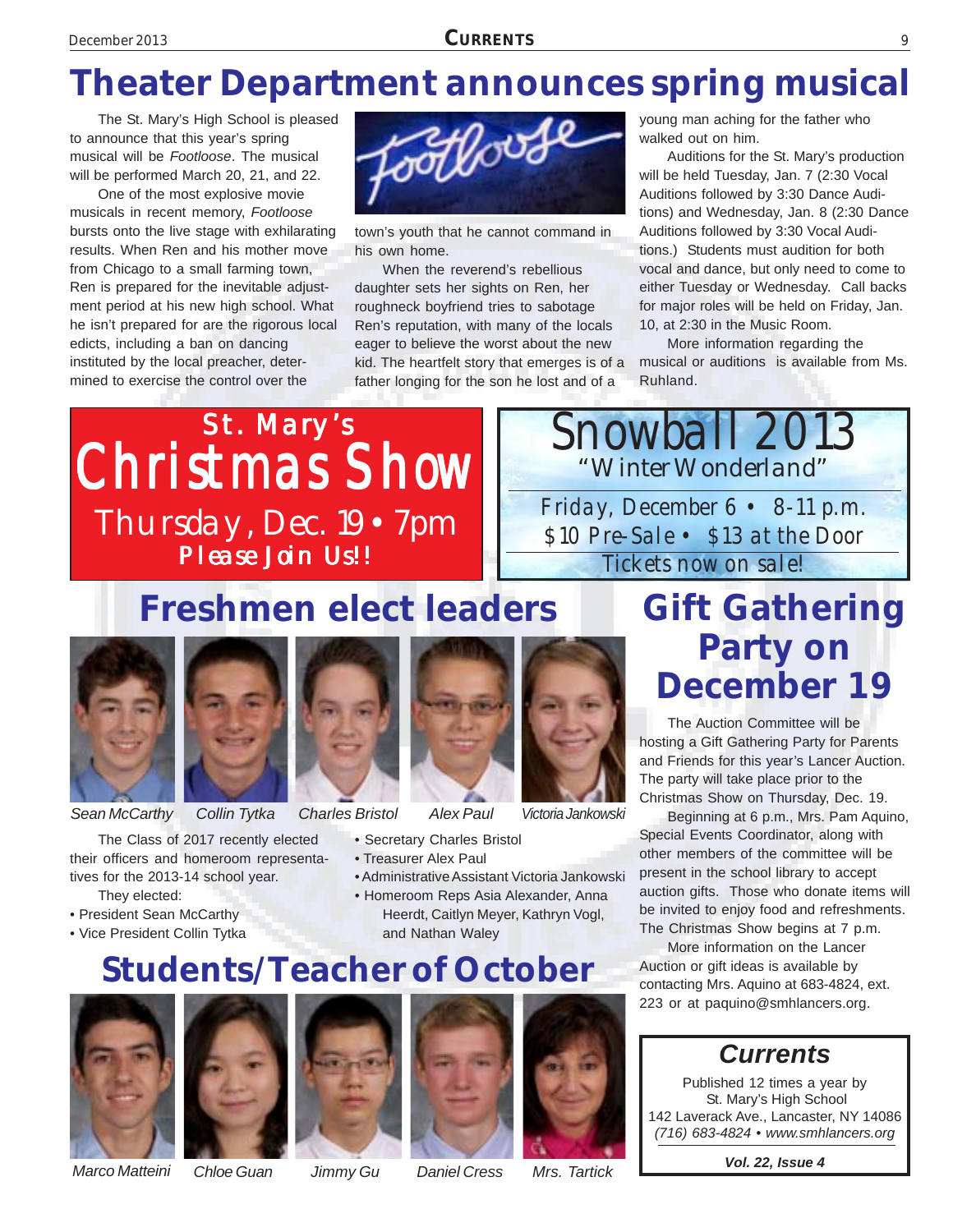## **Four VB players named All Western New York**

Congratulations to the following members of the St. Mary's Women's Volleyball Team who were recently selected to the Coaches' All Western New York Volleyball Small School Team:



*Senior Jacqueline Steck*



*Junior Ashley Drzymala*



*Junior Leah Meyer*



*Sophomore Alyssa Zirnheld*

#### **Office Hours during Christmas Break**

From December 23 through January 3, St. Mary's High School will have no classes because of the Christmas Break.

During these two weeks, the school will have office hours from 9 a.m. to noon on Friday, Dec. 27, Monday, Dec. 30, Thursday, Jan. 2, and Friday, Jan. 3. Staff members will also be available by appointment. School resumes on January 6.

# **How can it be.**

**... That this rose bud ...**



**Can be transformed into a beautiful rose ...**

**... That this crawling caterpillar**





**Can be transformed into a gorgeous butterfly ...**

**... That this bread and wine ...**





**Can be transformed into the body and blood of Christ ...**

**... That when we receive Eucharist ... ... WE are transformed into the Body of Christ ... ...THAT GOD BECAME HUMAN SO THAT WE MAY BECOME DIVINE ... ... That we are made in the image and likeness of God ... GOD, OPEN MY EYES THAT I MAY SEE ... AND OPEN MY HEART THAT I MAY BELIEVE ... ... And give me LOVE ... ... So that I may be Eucharist in this fragile wounded world ...**



*God fill your hearts with peace and joy during this Christmas Season and always!*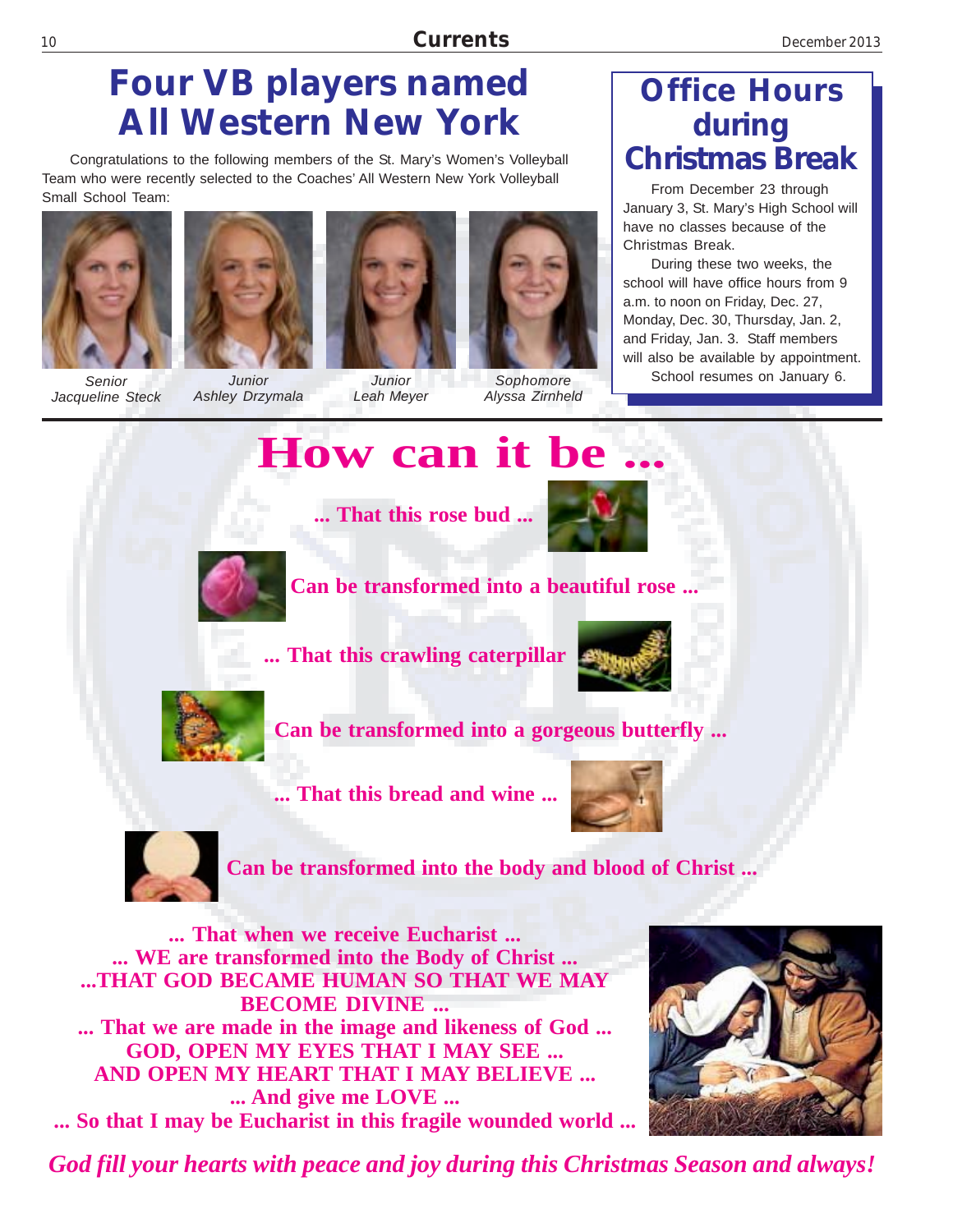# **2013 Winter Sports Schedules**

#### **Women's Varsity Basketball**

- Thurs, Dec. 5, Time TBA @ Maryvale Tournament
- Sat, Dec. 7, Time TBA @ Maryvale **Tournament**
- Mon, Dec. 9, 7:30pm @ Allegeny-Limestone
- Tues, Dec. 10, 6:30pm vs. Park
- Thur, Dec. 12, Time TBA @ Wilson **Tournament**
- Sat, Dec. 14, Time TBA @ Wilson **Tournament**
- Mon, Dec. 16, 6:30pm vs. Burgard
- Wed, Dec. 18, 7:30pm vs. Lew-Port
- Mon, Dec. 30, 7:30pm vs. Depew
- Fri, Jan. 3, 7:30pm @ Niagara
- Catholic Wed, Jan. 8, 6pm @ Mt. St. Mary's
- Fri, Jan. 10, Time TBA @ Pioneer **Tournament**
- Sat, Jan. 11, Time TBA @ Pioneer **Tournament**
- Mon, Jan. 13, 7:30pm vs. Buffalo Seminary
- Wed, Jan. 15, 6:30pm @ Christian Central
- Mon, Jan. 20, 2pm vs. Nichols
- Fri, Jan. 24, 7:30pm vs. O'Hara
- Mon, Jan. 27, 7:30pm vs. Nardin
- Tues, Jan. 28, 7:30pm vs. Springville Thur, Jan. 30, 7:30pm @ Park
- 
- Mon, Feb. 3, 7:30pm vs. Sacred Heart St. Mary's
- Fri, Feb. 14, 6pm @ Mount Mercy Sat, Feb. 15, 6pm vs. Christian
- Central Tues, Feb. 18, 7pm vs. Niagara
- **Catholic**

#### **Women's JV Basketball**

- Fri, Dec. 6, Time TBA @ Maryvale Tournament
- Sat, Dec. 7, Time TBA @ Maryvale **Tournament**
- Mon, Dec. 9, 6pm @ Alleghany-Limestone
- Thur, Dec. 12, Time TBA @ Starpoint Tournament
- Sat, Dec. 14, Time TBA @ Starpoint Tournament
- Tues, Dec. 17, 4:30pm @ Mt. **Mercy**
- Wed, Dec. 18, 6pm vs. Lew-Port
- Mon, Dec. 30, 6pm vs. Depew
- Fri, Jan. 3, 6pm @ Niagara Catholic
- Wed, Jan 8, 4:30pm @ Mt. St. Mary's Thur, Jan. 9, Time TBA @ Pioneer
- **Tournament**
- Sat, Jan. 11, Time TBA @ Pioneer **Tournament**
- Mon, Jan. 13, 6pm vs. Buffalo Seminary Mon, Jan. 20, 12:30pm vs. Nichols Mon, Jan. 27, 6pm vs. Nardin Tue, Jan. 28, 6pm vs. Springville Mon, Feb 3, 6pm vs. Sacred Heart Fri, Feb. 14, 4:30pm @ Mount Mercy Tue, Feb. 18, 5:30pm vs. Niagara

Catholic

#### **Men's Varsity Basketball Freshmen Basketball**

Thurs., Dec. 5, 7:15pm vs. Middle College @ Daemen College Wed, Dec. 11, 7:30pm vs. St. Francis Thurs., Dec. 12, 7:30pm @ Niagara Catholic Tues, Dec. 17, 7pm @ Timon Fri., Dec. 20, Time TBA vs. Clarence @ Canisius Sat., Dec. 21, Time TBA @ Depew

Mon., Dec. 23, Time TBA @ Depew Fri., Dec. 27, Time TBA @ Williamsville North

Sat., Dec. 28, Time TBA @ Williamsville North

Thurs., Jan. 2, 6:30pm vs. Park Mon, Jan. 6, 7:30pm vs. Canisius Wed., Jan. 8, 6:30pm @ Nichols Fri., Jan. 10, 6:30pm @ Walsh Tues., Jan. 14, 7:30pm vs. O'Hara Fri, Jan. 17, 7:30pm vs. Niagara **Catholic** 

- Tues., Jan. 21, 7:30pm vs. Olean Thurs, Jan. 23, 6:30pm @ Cleve-Hill
- Fri., Jan. 24, 6:30pm @ Iroquois Wed., Jan. 29, 7pm @ St. Joes Fri., Jan. 31, 6:30pm vs. Walsh Tues., Feb. 4, 6:30pm @ O'Hara Sat., Feb. 8, 1:30pm vs. Nichols Tues., Feb.11, 6:30pm @ Park Wed, Feb. 12, 7:30pm @ Fredonia

#### **Men's JV Basketball**

- Weds., Dec. 11 6pm vs. St. Francis Thurs., Dec. 12 6pm @ Niagara Catholic
- Fris., Dec. 13 6pm vs. Clarence Tues., Dec. 17, 5:30pm @ Timon
- Sat., Dec. 21, Time TBA @ Depew
- Mon., Dec. 23, Time TBA @ Depew

Fri., Dec. 27, Time TBA @ Williamsville North

- Sat., Dec. 28, Time TBA @ Williamsville North Mon., Jan. 6, 6pm vs. Canisius Wed., Jan. 8, 5pm @ Nichols
- Fri., Jan. 10, 5:30pm vs. Middle College @ Flickinger Center
- Tues., Jan. 14, 6pm vs. O'Har Wed., Jan. 15, 6:30pm @ St. Francis Fri., Jan. 17, 6pm vs. Niagara Catholic Sat., Jan. 18, 12:30pm vs. Lancaster Tues., Jan. 21, 6pm vs. Olean Thurs., Jan. 23, 5pm @ Cleve-Hill Fri., Jan. 24, 5pm @ Iroquois Wed., Jan. 29, 5:30pm @ St. Joe's Tue., Feb. 4, 5pm @ O'Hara Sat., Feb. 8, 12pm vs. Nichols Wed., Feb. 12, 6pm @ Fredonia

Sat, Dec. 7, 11am vs. Clarence Wed, Dec. 11, 4:30pm vs. St. Francis Sat, Dec. 14, 11am vs. St. Joe's Tues, Dec. 17, 4pm @ Timon Sat, Dec. 21, 11am vs. Niagara Falls Sat, Jan. 4, 11am vs. Niagara Falls Mon, Jan. 6, 4:30pm vs. Canisius Sat, Jan. 11, 11am @ Jamestown Mon, Jan. 13, 5pm @ Lancaster Wed, Jan. 15, 5pm @ St. Francis Thurs, Jan. 16, 6pm @ Clarence Sat. Jan. 18, 11am vs. Lancaster Sat. Jan. 25, 11am vs. Timon Wed, Jan. 29, 4pm @ St. Joe's Sat, Feb. 1, 11am vs. Jamestown

#### **Hockey**

- Mon, Dec. 2, 6:45pm @ Lockport (Hyde Park)
- Sun, Dec. 8, 7:30pm @ Lew-Port (Niagara University)
- Mon, Dec. 9, 8:45pm @ Niagara Falls (Hyde Park)
- Sun, Dec. 15, 3pm @ St. Francis (Buffalo State)
- Thur, Dec. 19, 9pm @ Kenmore West (Northtown Center)
- Sun, Dec. 22, 6:20pm @ Amherst (Northtown Center)
- Fri, Dec. 27, 5pm @ Canisius (Riverside Park)
- Sun, Dec. 29, 4pm vs. North Tonawanda (Riverside Park)
- Fri, Jan. 3, 1pm vs. Lockport (Northtown Center)
- Sun, Jan. 5, 7:15pm @ West Seneca West (Holiday Twin Rinks)
- Mon, Jan. 6, 7:30pm @ Timon (Cazenovia Park)
- Sat, Jan 11, 12noon @ West Seneca East (Cazenovia Park)
- Thur, Jan. 16, 9pm vs. Kenmore West (Northtown Center)
- Mon, Jan. 20, 1:15pm vs. Lew-Port (Leisure Ice Rink)
- Sat, Jan. 25, 3pm vs. Niagara Falls (Northtown Center)
- Sun, Feb. 2, 3:30pm vs. St. Francis (Holiday Twin Rinks)
- Thur, Feb. 6, 7pm vs. Amherst (Northtown Center)
- Sat, Feb. 8, 8:35pm @ North Tonawanda (Hockey Outlet)

#### **Men's Bowling**

- *All Matches begin at 3:35pm at Thruway Lanes* Tues., Dec. 3, vs. Christian Central
- Thurs., Dec. 5, vs. Canisius Tues., Dec. 10, vs. O'Hara Thurs., Dec. 12, vs. Park Tues., Dec. 17, vs. St. Francis Tue., Jan. 7, vs. Canisius Thurs., Jan. 9, vs. Timon Tues., Jan. 14, vs. St. Joe's Thurs., Jan. 16, vs. Christian Central Thur., Jan. 23, vs. O'Hara Thurs., Jan. 30, vs. Park Tue., Feb. 4, vs. TBA
- Thurs., Feb. 6, vs.TBA

#### **Women's Bowling**

*All matches begin at 3:45pm at Thruway Lanes* Tues, Dec. 3, vs. Mt. St. Mary's Thurs, Dec. 5, vs. Mt. Mercy Tues, Dec. 10, vs. Nardin Thurs, Dec. 12, vs. Sacred Heart Tues, Dec. 17, vs. Buffalo Seminary Thurs, Dec. 19, vs. O'Hara Thurs, Jan. 2, vs. Immaculata Tues, Jan. 7, vs. Mt. St. Mary's Thurs, Jan. 9, vs. Mt. Mercy Tues, Jan. 14, vs. Nardin Thurs, Jan. 16, vs. Sacred Heart Tues, Jan. 21, vs. TBA

#### **Wrestling**

- Wed, Dec. 4, 5pm Olean; 7pm vs. Canisius @ Akron
- Thurs, Dec. 5, 6pm @ Niagara Catholic
- Sat, Dec. 7, Time TBA @ Maple Grove
- Tues, Dec. 10, 6pm @ Gow
- Sat, Dec. 21, Time TBA @ North Tonawanda JV Tourney
- Sat, Dec. 28, Time TBA @ Akron Tourney
- Sat, Jan. 4, Time TBA @ Alexander
- Tues, Jan. 7, 6pm vs. St. Joe's Fri, Jan. 10, 3:30pm @ Alden
- **Tourney** Sat, Jan. 11, 7:30am @ Alden
- **Tourney** Wed, Jan. 15, 6pm @ St. Francis Thurs, Jan. 23, 6pm vs. Akron
- Tues, Jan. 28, 6pm @ Canisius Tues, Feb. 4, 6pm vs. Gow

**Schedules are subject to change, especially due to the weather. Updates available www.smhlancers.org**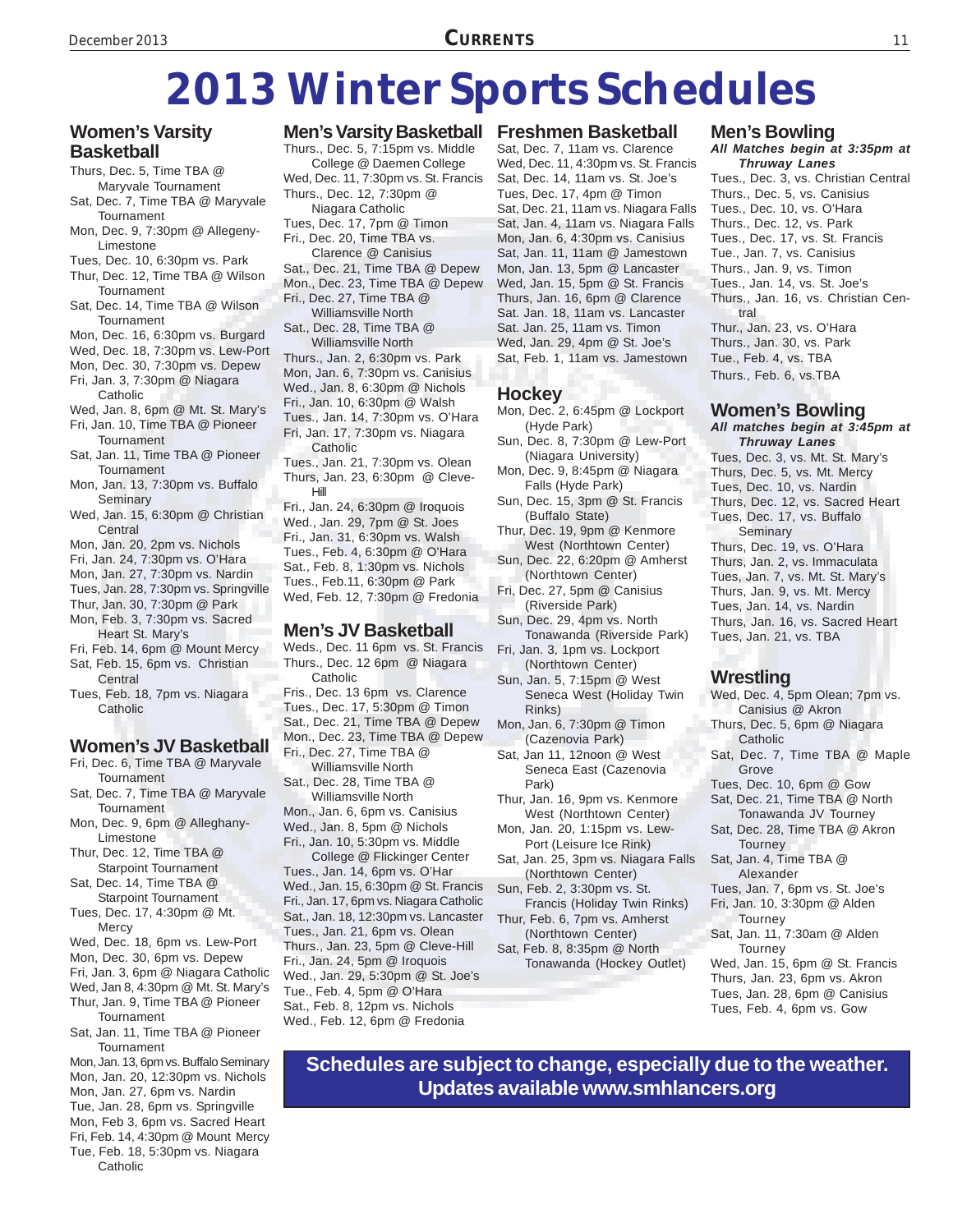#### **Prescription drugs** (continued from page 7)

tremely easy to obtain. Teens are taking these types of drugs from their friends and relatives who were given a prescription by their doctor for a medical condition.

More often than not, the prescription is not getting used entirely, and the medicine sits in a medicine cabinet. This makes it easy for teens to get access to certain types of medicines which can be dangerous when not taken according to the doctors' orders.

As students learned in Health Class, it is imperative to follow our doctor's directions to prevent abuse and misuse of drugs and dispose of any medicines that are expired or no longer being used.

The most common drugs that are available to teens are OxyContin, Vicodin,

Xanax, and Valium. Even a simple cough medication to soothe that sore throat can be abused by teens. The abuse and misuse of over the counter medicines is on the rise because teens do not consider them to be harmful. This is false; taking over the counter medicines in a way other than directed is very dangerous.

Another increasingly popular prescription drug is Adderall, which is used to treat ADHD. Adderall, however, is now being used recreationally. Many teens think it is the perfect boost to finish that research paper, but they are not considering the consequences of taking such a drug without supervision of their doctor. It is very addicting and could be considered a gateway drug. Adderall also has negative

health effects; it increases blood pressure and increases heart rate, which in the end can be potentially deadly. Other side effects and health risks are slowed breathing, extreme drowsiness, nausea, disorientation, and extremely high body temperatures.

It is extremely important that we prevent teens from abusing these drugs. We can do so by listening to our doctors and by making sure we properly dispose of a prescribed drug when we no longer need it. Holding onto drugs like the ones described in this article is dangerous and gives our teens easy access.

More information is available by going to teens.drugabuse.gov/drug-facts or calling 1-800-662-HELP.

| <b>School Meals</b><br>We serve education everyday through healthy choices                                                                    |                                                                                                 |                                                                                        |                                                                                                             |                                                                                                 |                                                                                                 |  |  |  |  |
|-----------------------------------------------------------------------------------------------------------------------------------------------|-------------------------------------------------------------------------------------------------|----------------------------------------------------------------------------------------|-------------------------------------------------------------------------------------------------------------|-------------------------------------------------------------------------------------------------|-------------------------------------------------------------------------------------------------|--|--|--|--|
| <b>December 2013 Menu</b>                                                                                                                     |                                                                                                 |                                                                                        |                                                                                                             |                                                                                                 |                                                                                                 |  |  |  |  |
| Breakfast-\$1                                                                                                                                 | <b>Monday</b>                                                                                   | <b>Tuesday</b>                                                                         | Wednesday                                                                                                   | <b>Thursday</b>                                                                                 | <b>Friday</b>                                                                                   |  |  |  |  |
| $Reduced - 25¢$<br>Bagels, cream cheese,<br>assorted cereal, muffin,<br>juice, milk, fresh fruit<br><b>Served Every Day</b><br>7:15-7:45 p.m. | Stuffed-crust pizza,<br>lettuce salad.<br>garbanzo beans.<br>sweet potato fries.<br>fruit, milk | 3<br>Taco, seasoned<br>meat, lettuce,<br>wraps, salsa,<br>cheese, rice, fruit,<br>milk | 4<br>Chicken nuggets,<br>dinner roll, crackers,<br>mashed potatoes,<br>gravy, peas, carrots,<br>fruit. milk | 5<br>Spaghetti,<br>meatballs, whole<br>grain roll. Romaine<br>salad, corn, fruit,<br>milk       | 6<br>Grilled cheese.<br>tomato soup, hash<br>brown, patty, green<br>beans, corn, fruit,<br>milk |  |  |  |  |
| A la carte items:<br>Muffins $-60\phi$<br>Pop Tarts $-60¢$<br>Orange Juice $-50¢$<br>Milk $-50\phi$                                           | 9<br>Cheeseburger, roll,<br>lettuce salad, green<br>beans, oven fries,<br>fruit, milk           | 10<br>Pizza, Romaine<br>salad, garbanzo<br>beans, sweet potato<br>fries, fruit, milk   | 11<br>Taco, seasoned<br>meat, lettuce,<br>wraps, salsa,<br>cheese, rice, fruit,<br>milk                     | 12<br>Turkey or ham sub.<br>sweet potato fries.<br>peas, mixed<br>vegetables, fruit,<br>milk    | 13<br>Grilled ham &<br>cheese, over fries.<br>zucchini, fruit, milk                             |  |  |  |  |
| $Lunch - $3$<br>$Reduced - 25¢$<br>Students may prepay for<br>lunch for one week or                                                           | 16<br>Chicken patty on<br>roll. Romaine salad.<br>tater rounds.<br>carrots, fruit, milk         | 17<br>Popcorn chicken.<br>rice. Oriental<br>vegetables, dinner<br>roll. fruit. milk    | 18<br>Sahlen's hotdog on<br>roll, baked beans,<br>corn, fries, fruit,<br>milk                               | 19<br>Spaghetti,<br>meatballs, dinner<br>roll. Romaine salad.<br>peas & carrots.<br>fruit, milk | 20<br>Grilled cheese.<br>tomato soup, hash<br>brown, green<br>beans, corn, fruit.<br>milk       |  |  |  |  |
| more $-$ \$2.75 per day                                                                                                                       | 23                                                                                              | 24                                                                                     | 25                                                                                                          | 26                                                                                              | 27                                                                                              |  |  |  |  |
| All lunches include milk:<br>White $-1\%$<br>White - Fat Free                                                                                 |                                                                                                 |                                                                                        | <b>Merry Christmas!</b>                                                                                     |                                                                                                 |                                                                                                 |  |  |  |  |
| Chocolate - Fat Free<br>A la carte items:<br>Sandwiches $- $1.50$<br>Other items vary everyday!                                               | 30                                                                                              | 31                                                                                     | Happy New Year!                                                                                             |                                                                                                 |                                                                                                 |  |  |  |  |

MY**I.NCK** 

YOU DESIGN IT, WE MAKE IT, YOU WEA

*Looking for the perfect Gift for your Lancer? Go to ...*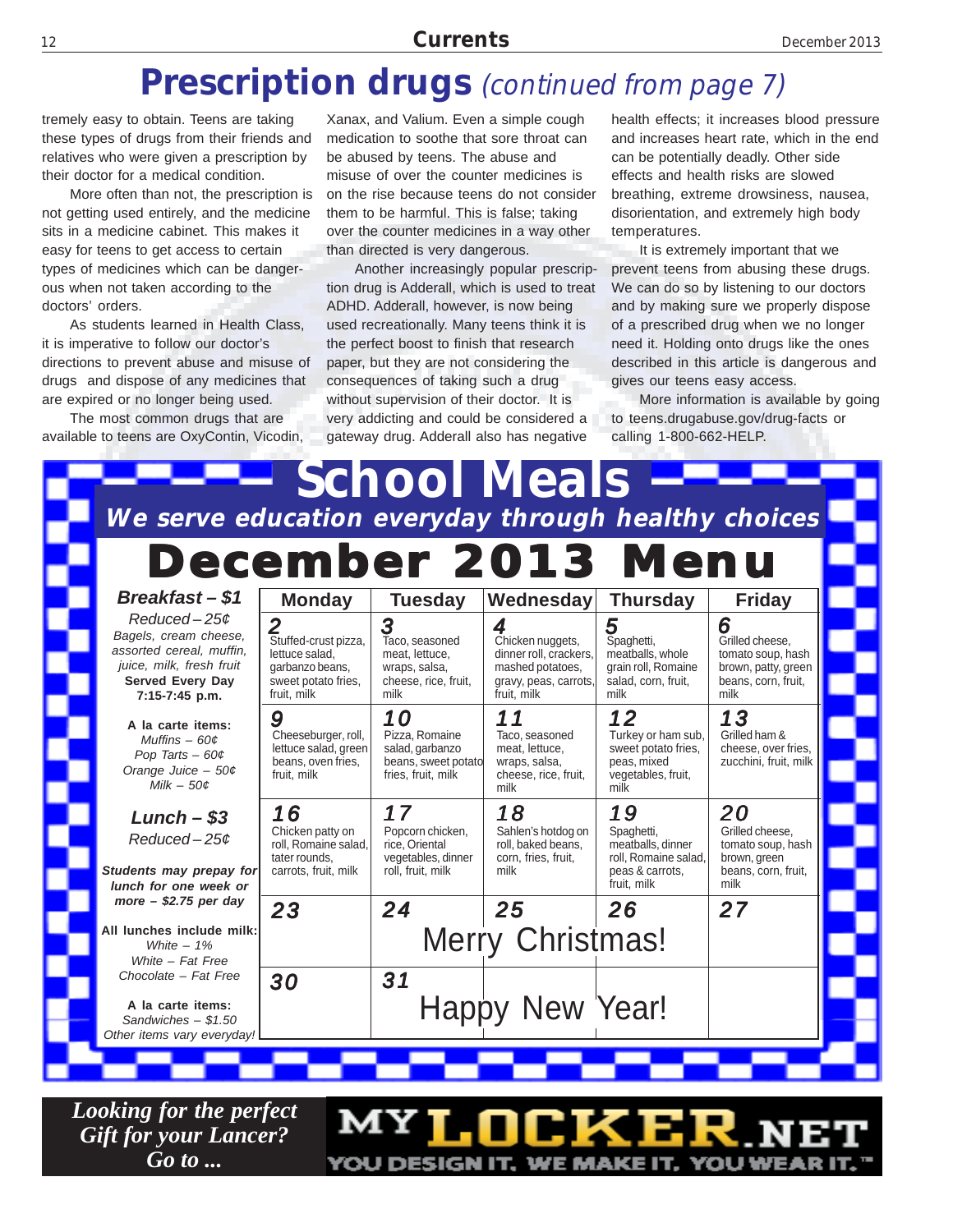# **December 2013 Calendar**

| <b>Sunday</b>                                                    | <b>Monday</b>                                                                                                                                             | <b>Tuesday</b>                                                                                                                                                                                                                                        | Wednesday                                                                                                                                                       | <b>Thursday</b>                                                                                                                                                                                                                                                                                                                                                  | <b>Friday</b>                                                                                                                                                                | <b>Saturday</b>                                                                                                                                              |
|------------------------------------------------------------------|-----------------------------------------------------------------------------------------------------------------------------------------------------------|-------------------------------------------------------------------------------------------------------------------------------------------------------------------------------------------------------------------------------------------------------|-----------------------------------------------------------------------------------------------------------------------------------------------------------------|------------------------------------------------------------------------------------------------------------------------------------------------------------------------------------------------------------------------------------------------------------------------------------------------------------------------------------------------------------------|------------------------------------------------------------------------------------------------------------------------------------------------------------------------------|--------------------------------------------------------------------------------------------------------------------------------------------------------------|
| $\mathbf 1$                                                      | 2-F Day<br>Gift Gathering On-<br>the-Go $7 - 9$ am<br><b>Student Senate</b><br>(Holiday<br>Decorating)<br>2:30pm<br>Hockey @ Lockport<br>6:45pm           | 3-A Day<br>Campus Ministry<br>Meeting 7:30am<br>Curriculum<br>Committee 2:30pm<br><b>MBowl vs. Christian</b><br>Central 3:30pm<br>WBowl vs. Mt. St.<br>Mary's 3:45pm                                                                                  | 4-B Day<br><b>SEEK Meeting</b><br>2:30pm<br>Wrestling vs. Olean<br>5pm, vs. Canisius<br>7pm @ Akron                                                             | 5-C Day<br><b>Weekly Mass</b><br>7:30am in Chapel<br>Senior Cap & Gown<br>Measurements<br>during lunches<br><b>NHS Tutoring</b><br>2:30pm in Library<br>Photos for Clubs / Win-<br>ter Sports 2:30pm<br><b>MBowl vs. Canisius</b><br>3:30 <sub>pm</sub><br>WBowl vs. Mt.<br>Mercy 3:45pm<br>Var WBB @ Maryvale<br>Tournament<br>MBB vs. Middle<br>College 7:15pm | 6-D Day<br><b>Special Schedule</b><br>(Advent Prayer<br>Service / Class<br>Meetings)<br>Snowball 8-11pm<br>JV WBB @ Maryvale<br>Tournament                                   | $\overline{7}$<br><b>SAT Testing Day</b><br>FrshBB vs. Clarence<br>11am<br><b>WBB</b> @ Maryvale<br><b>Tournament</b><br>Wrestling @ Maple<br>Grove TBA      |
| 8<br><b>SEEK Week</b><br>Hockey @ Lew-Port<br>7:30 <sub>pm</sub> | 9-E Day<br><b>Student Senate</b><br>2:30 <sub>pm</sub><br><b>WBB</b> @ Allegany<br>Limestone 6.<br>7:30 <sub>pm</sub><br>Hockey @ Niagara<br>Falls 8:45pm | 10-F Day<br>Jeans Day<br>NHS Meeting 2:30pm<br>MBowl vs. O'Hara<br>3:30 <sub>pm</sub><br><b>WBowl vs. Nardin</b><br>3:45pm<br>JV WBB @ Mt.<br>Mercy 4:30pm<br><b>WBB</b> vs. Park<br>(Varsity only) 6pm<br>Wrestling @ Gow 6pm<br><b>Jeans</b><br>Day | 11-A Day<br><b>Campus Ministry</b><br>Meeting 7:30am<br>Principal's Ad Board<br>2:30pm<br>FreshBB vs. St.<br>Francis 4:30pm<br>MBB vs. St. Francis<br>6, 7:30pm | 12-B Day<br>Weekly Mass 7:30am<br>in Chapel<br>NHS Tutoring 2:30pm<br>in Library<br>Photos for Clubs / Win-<br>ter Sports 2:30pm<br>MBowl vs. Park 3:30pm<br><b>WBowl vs. Sacred</b><br>Heart 3:45pm<br>MBB @ Niagara<br>Catholic 6, 7:30pm<br>Var WBB @ Wilson<br>Tournament<br>JV WBB @ Starpoint<br><b>Tournament</b>                                         | 13-C Day<br><b>Special Schedule</b><br>(Advent<br>Reconciliation &<br><b>SEEK Presenta-</b><br>tion)<br>JV MBB vs.<br>Clarence 6pm                                           | 14<br><b>ACT Testing Day</b><br>Fresh BB vs. St.<br>Joe's 11am<br>Var WBB @ Wilson<br><b>Tournament</b><br>JV WBB @<br><b>Starpoint</b><br><b>Tournament</b> |
| 15<br>Hockey @ St.<br>Francis 3pm                                | 16-D Day<br><b>Student Senate</b><br>(Christmas Party)<br>2:30 <sub>pm</sub><br><b>WBB</b> vs. Burgard<br>(Varsity only) 6pm                              | $17-E$ Day<br>SOuL Meeting 7:20am<br>MBowl vs. St.<br>Francis 3:30pm<br>WBowl vs. Buffalo<br>Seminary 3:45pm<br>FreshBB @ Timon<br>4pm<br>JV WBB @ Mt.<br>Mercy 4:30pm<br>MBB @ Timon 5:30,<br>7pm                                                    | 18-F Day<br>Faculty/Staff<br>Meeting 2:30pm<br><b>WBB</b> vs. Lew-Port<br>6, 7:30pm                                                                             | 19-A Day<br>Pride Day<br>Weekly Mass 7:30am<br>NHS Tutoring 2:30pm<br>Family Gift Gathering<br>Party 6 pm<br>Christmas Show 7pm<br>WBowl vs. O'Hara 3:45pm<br>Hockey @ Ken West<br><b>9pm</b><br><b>Pride</b><br><b>Day</b>                                                                                                                                      | 20-B Day<br><b>Special Schedule</b><br>(Christmas Liturgy /<br>Christmas Show)<br>MBB vs. Clarence<br>@ Canisus 7pm<br><b>Liturgy</b><br>Dress Códe                          | 21<br>FreshBB vs. Niagara<br>Falls 11am<br>MBB @ Depew<br><b>Tournament</b><br>Wrestling @ North<br>Tonawanda JV<br><b>Tournament</b>                        |
| 22<br>Hockey @ Amherst<br>6:20pm                                 | 23<br><b>NOSCHOOL</b><br><b>Offices Closed</b><br>MBB @ Depew<br><b>Tournament</b><br><b>No</b><br><b>School</b>                                          | 24<br><b>NOSCHOOL</b><br><b>Offices Closed</b><br><b>No</b><br><b>School</b>                                                                                                                                                                          | 25<br><b>Christmas Day</b><br><b>NOSCHOOL</b><br><b>Offices Closed</b><br><b>No</b><br><b>School</b>                                                            | 26<br><b>NOSCHOOL</b><br><b>Offices Closed</b><br><b>No</b><br><b>School</b>                                                                                                                                                                                                                                                                                     | 27<br><b>NOSCHOOL</b><br>Offices Open<br>9am-12noon<br>MBB @ Will North<br><b>Tournament</b><br>Hockey @ Canisius 5pm<br><b>No</b><br><b>School</b>                          | 28<br><b>MBB</b> @ Will North<br>Tournament<br><b>Wresting @ Akron</b><br><b>Tournament</b>                                                                  |
| 29<br>Hockey @ North<br>Tonawanda 4pm                            | 30<br>NOSCHOOL<br>Offices Open<br>9am-12noon<br>WBB vs. Depew 6,<br>7:30 <sub>pm</sub><br><b>No</b><br><b>School</b>                                      | $31$<br>NOSCHOOL<br><b>Offices Closed</b><br><b>No</b><br><b>School</b>                                                                                                                                                                               | New Year's Day<br><b>NOSCHOOL</b><br><b>Offices Closed</b><br><b>No</b><br><b>School</b>                                                                        | $\overline{2}$<br><b>NOSCHOOL</b><br><b>Offices Open</b><br>9am-12noon<br>WBowl vs. Immac-<br>ulata 3:45pm<br>MBB vs. Park 6:30pm<br><b>No</b><br><b>School</b>                                                                                                                                                                                                  | $\overline{\mathbf{3}}$<br><b>NOSCHOOL</b><br>Offices Open<br>9am-12noon<br><b>WBB</b> @ Niagara<br>Catholic 6, 7:30pm<br>Hockey @Lockport 1pm<br><b>No</b><br><b>School</b> | 4<br>Wrestling @<br>Alexander<br><b>Tournament</b><br>FreshBB vs. Niagara<br>Falls 11 am                                                                     |